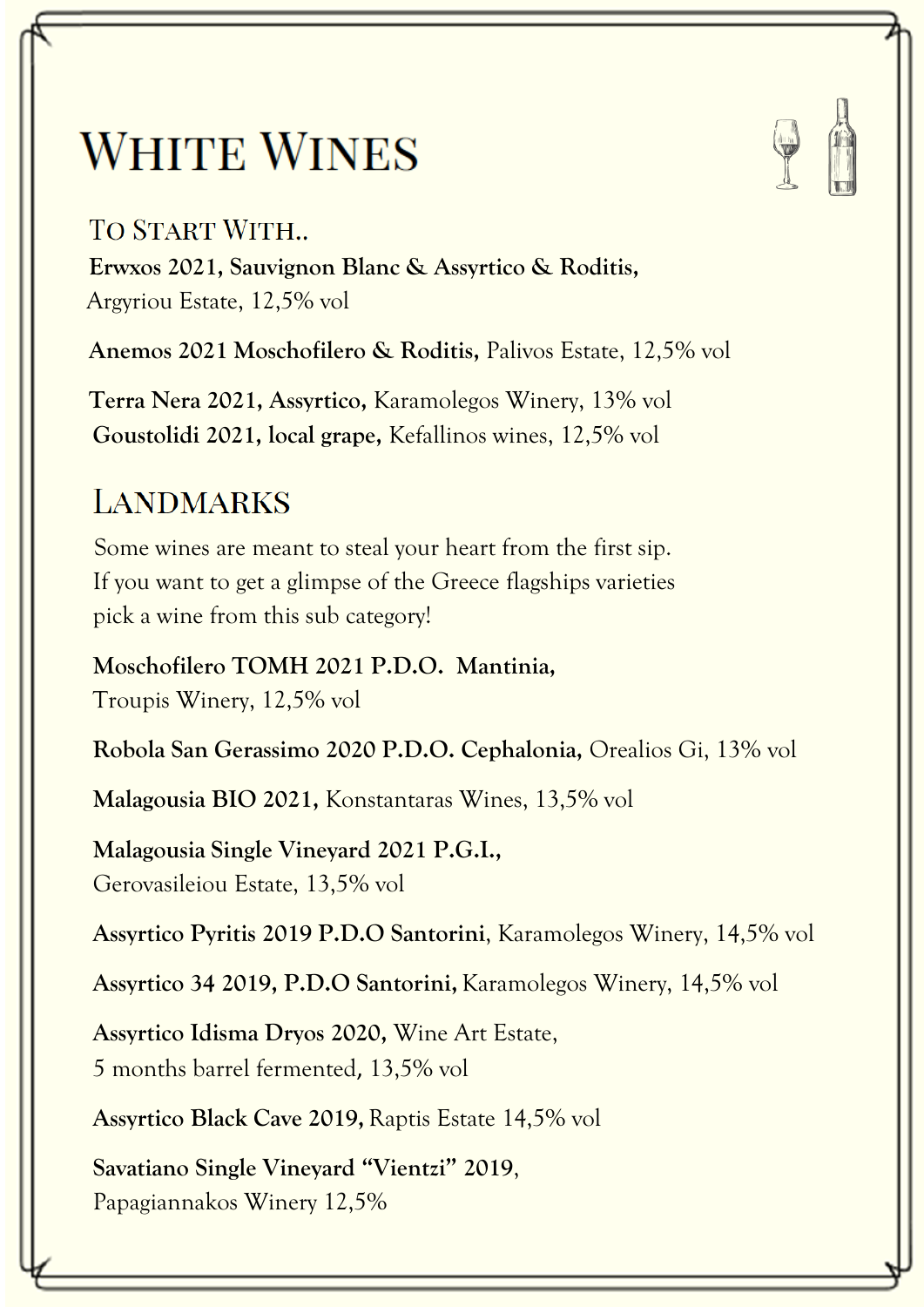

 **Vidiano 2021, Aspros Lagos,** Douloufakis Estate, 14% vol **Xinomavro (Blanc de Noir)** Trygias, Foundis Estate, 12,5% vol

### **EMERGING**

 If you are more of a wanderer, this sub category is for you! Unknown, rising and rare Greek varieties are included here.

 **Petroulianos 2020**, Vatistas Vineyards, 13,5% vol **Dafni Psarades 2021**, Lyrarakis Vineyards, Crete, 12,5% vol **Retsina 2021**, P.G.I Attica, Anastasia Fragou Winery, 13% vol

#### **FOREIGN LOVERS**

 These foreign varieties fell in love with the Greek climate and terroir, the result? Simply magnificent! If you want to stick to the cosmopolitan varieties, this is for you. **Chardonnay Julia 2021,** Domaine Costa Lazaridi, 13,5% vol

 **Chardonnay 2019,** Gerovasileiou Estate, barrel fermented,13,5% vol

 **Sauvignon Blanc 2021** P.G.I., Alpha Estate, 13% vol

 **Sauvignon Blanc Fume Single Vineyard 2020** P.G.I., Alpha Estate, 13% vol, 7 months barrel fermented

### **SUCCESSFUL MARRIAGE**

 What is the secret for a successful marriage? Love at first sight, we would guess, in this subcategory you will find combinations with different varieties, Greek or foreign, in harmony! **Assyrtico & Sauvignon Blanc Techni Alypias 2021**, Wine Art Estate, 12,5% vol **Assyrtico & Semillon Ovilos 2019**, Biblia Chora Estate, 13,5% vol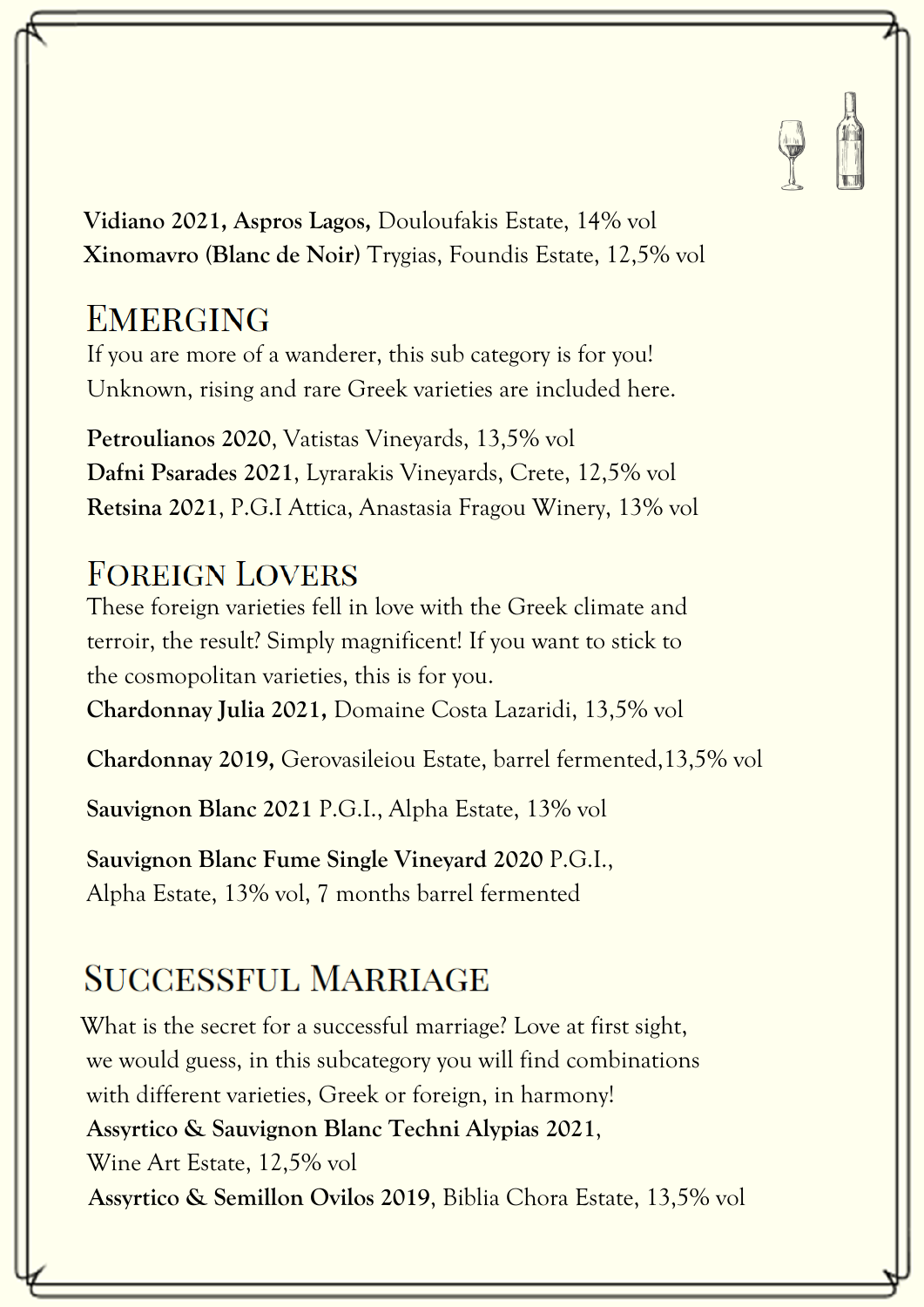# **ROSE WINES**

TO START WITH... **Fteri 2021, Moschofilero & Agiorgitiko**, Troupis Winery, 12,5% vol

 **Nautilus 2021, Agiorgitiko & Syrah & Grenache**, La Tour Melas,13% vol

**LANDMARKS Moschofilero TOMH 2021 P.G.I.**, Troupis Winery, 12% vol

 **Xinomavro L' esprit du Lac 2021,** P.D.O. Amynteo, Kir- Yianni Estate, 12,5% vol

 **Xinomavro Alpha Rose 2021**, Alpha Estate, 13,5% vol

 **Xinomavro 2021**, Dimopoulos Estate, P.D.O. Amynteo, 12,5% vol

#### **SUCCESSFUL MARRIAGE**

 **Syrah & Grenache 2021**, Delear, Semeli Estate, 13% vol

 **Agiorgitiko & Syrah & Moschofilero Peplo 2021**, Domaine Skouras, 12,5% vol

 **Merlot & Agiorgitiko & Grenache 2021**, Domaine Costa Lazaridi, 13,5% vol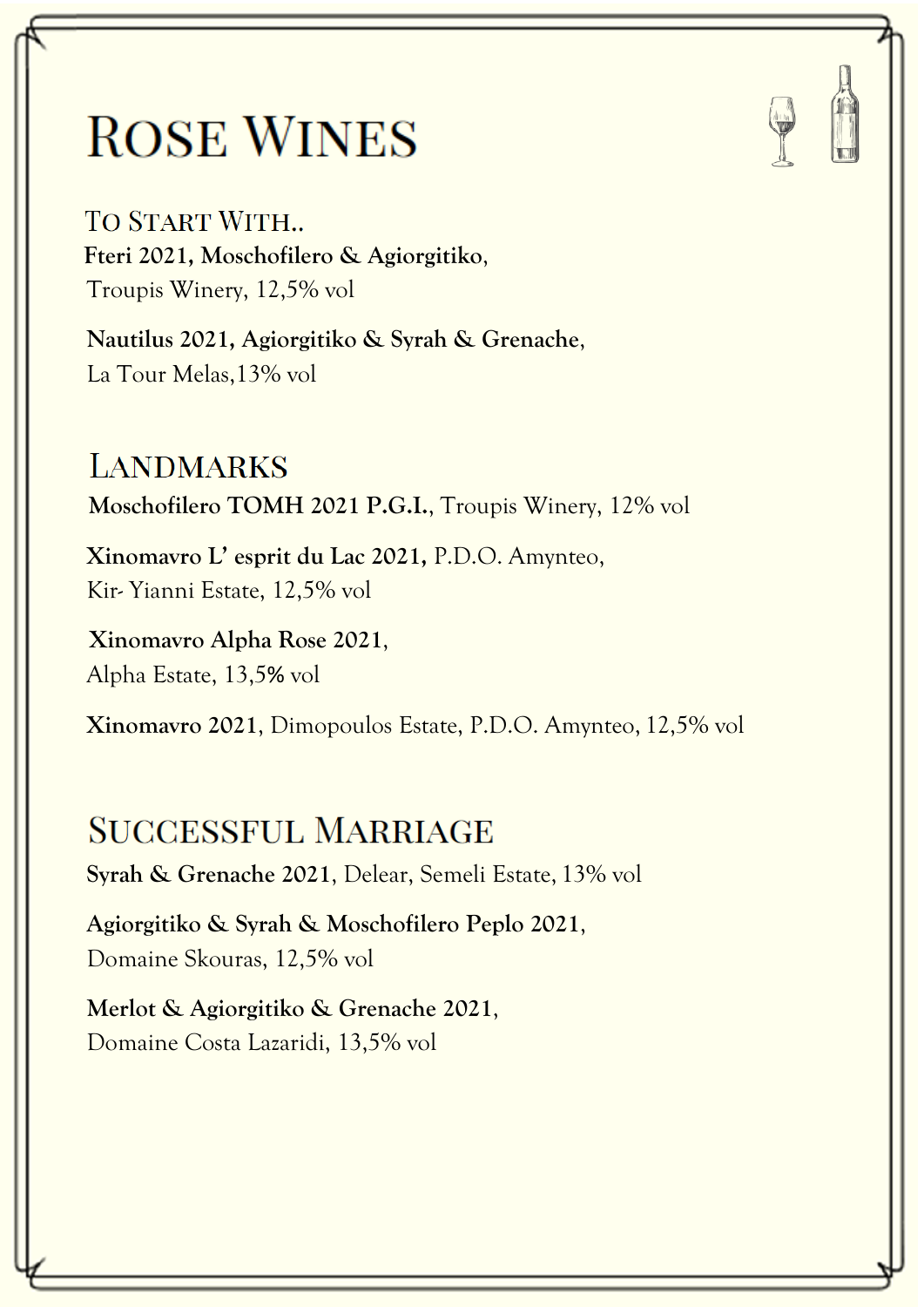## **RED WINES**

TO START WITH...

**Syrah Xeilia Stafilia 2019,** Karadimos Estate, 14% vol

**Mavrodaphne Iris 2021,** Gentilini Estate, 13,5% vol

**Liatiko 2019,** Dafnios, Douloufakis Estate, 13,5% vol

 **Cabernet Sauvignon & Merlot & Limniona 2015**, Chrysostomou Estate, 14% vol

#### **LANDMARKS Agiorgitiko BIO P.D.O. Nemea 2016,** Papaioannou Estate, 12 months barrel fermented, 14% vol

 **Agiorgitiko P.D.O Nemea Driopi Classic,** Tselepos wines, 13% vol, 10 months barrel fermented

 **Xinomavro 2015 P.D.O. Naousa**, Taralas Estate 12 months barrel fermented, 13% vol

 **Xinomavro BIO Earth & Sky 2017 P.D.O. Naousa**, Thymiopoulos Vineyards, 18 months barrel fermented, 14% vol

**Xinomavro Naousaia 2017 P.D.O. Naousa**, Foundis Estate, 13% vol

**Xinomavro "Xi**" **2017**, Wine Art Estate, 14,5% vol

 **Xinomavro Goumenissa 2018 P.D.O.**, Chatzivariti Estate, 13,5% vol

**Xinomavro Rapsani 2018 BIO P.D.O.**, Dougos Estate, 13% vol

 **Mavrodaphne TAOS 2017**, Parparousis Winery ,13,5% vol 24 months barrel fermented

**Limniona 2018**, P.G.I., Domaine Zafeirakis, 13,5 % vol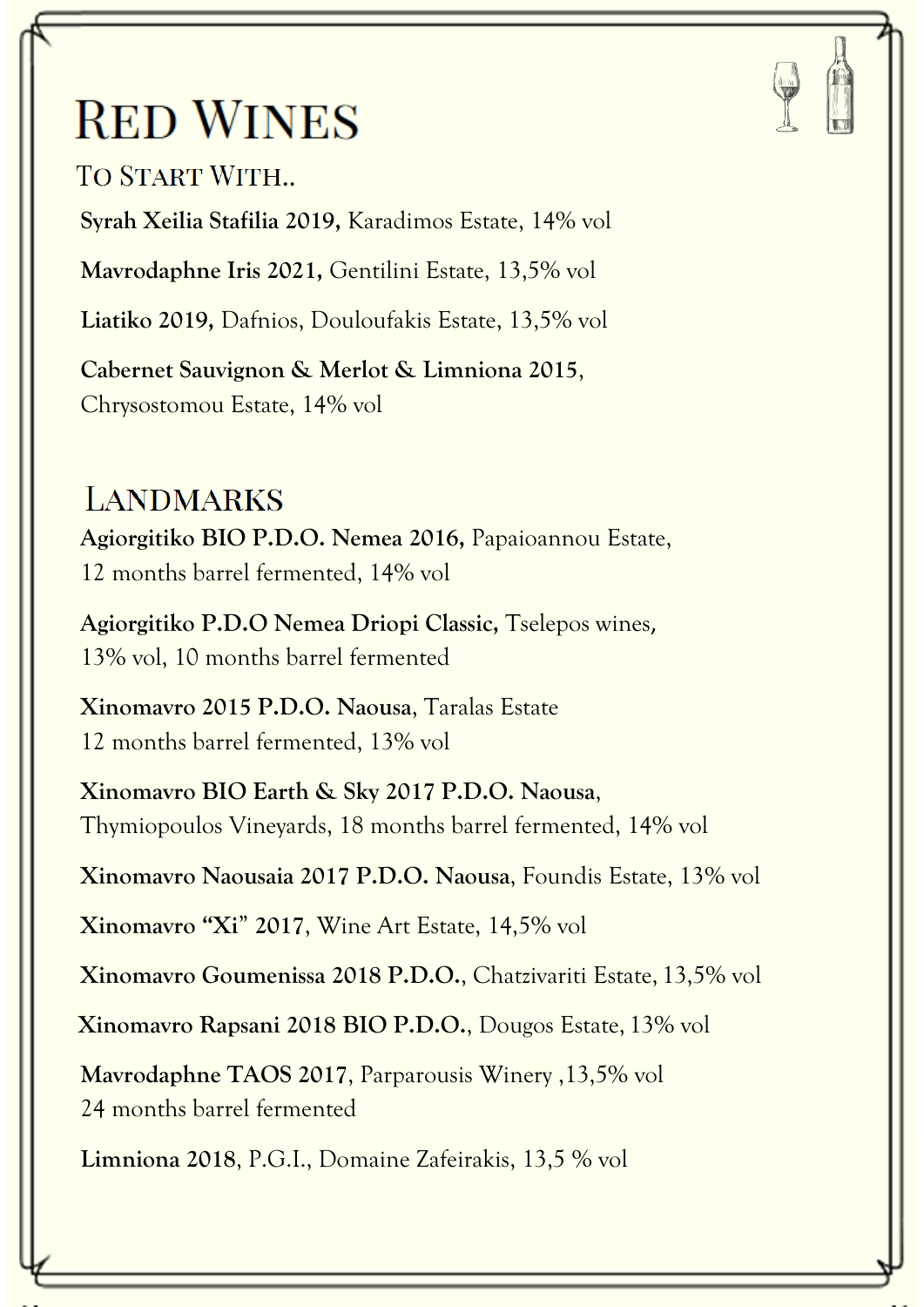### **FOREIGN LOVERS**

 **Cabernet Sauvignon - Avlotopi,** Single vineyard, Tselepos Estate, 14% vol, 15 months barrel fermented

**Cabernet Sauvignon 2013,** Mega Spileo Estate, low yield, 14% vol

 **Merlot Kokkinomylos 2018 - Single Vineyard,** 15 months barrel fermented, 14% vol

 **Merlot 2019,** Idisma Dryos, Wine Art Estate 14% vol **Syrah Avantis 2019,** Avantis Estate, Evia, 14% vol

### **SUCCESSFUL MARRIAGE**

**Agiorgitiko & Syrah "S" 2019,** Gaia Estate, 14% vol

 **Agiorgitiko & Syrah Deux Dieux 2017,** Aivalis Winery, 15% vol, 30 months barrel fermented

 **Xinomavro & Merlot & Syrah SMX 2017**, Alpha Estate, 18 months barrel fermented, 14% vol

 **Refosco & Mavrodaphne**, Merkouri Estate, 13% vol 12 months barrel fermented

**EMERGING Limnio 2018**, Limneon, Porto Carras Estate, 12,5% vol **Limnio & Mavroudi & Mavrotragano,** Avaton 2017,

Gerovasileiou Estate,16 months barrel fermented, 13% vol

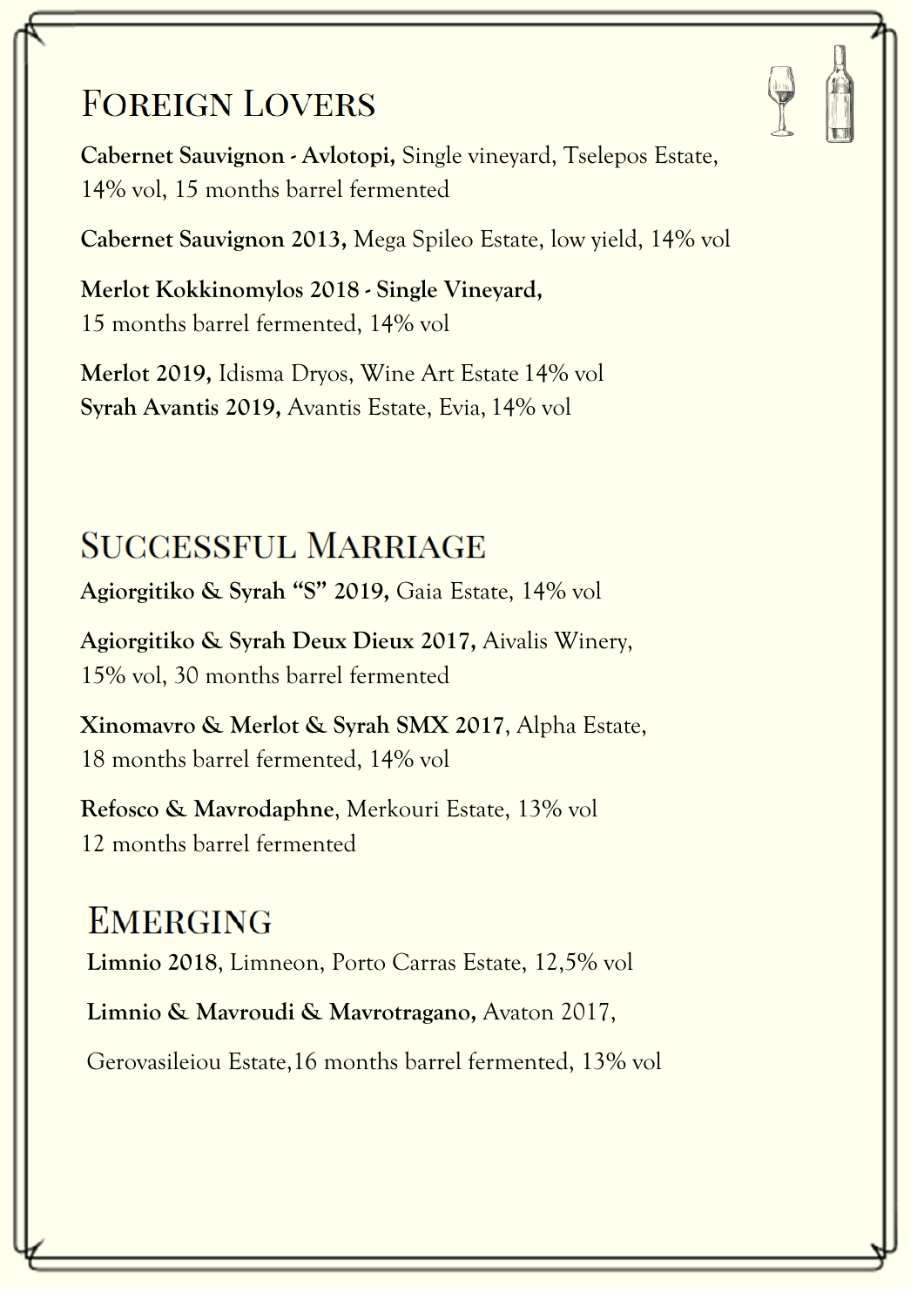### **DESSERT WINES**



 **Moschato Samos P.D.O. 2017,** Vakakis Winery **Mavrodaphne Grand Reserve 2000 P.D.O.,** Antonopoulos **Vinsanto 2013 P.D.O. Santorini**, Santo Wines

### **SPARKLING WINES**

 **Moschofilero, Amalia Brut 2021,** Tselepos Winery, 12% vol **Moschofilero, Amalia Vintage 2017,** Tselepos Winery, 12% vol **Xinomavro Akakies Rose Sparkling 2021,** Kir Yanni Estate, 11,5% vol **Assyrtico & Xinomavro Brut Cuvee 2019**, Karanika Estate, 12,5% vol  **Moschato d' Ifestia 2021,** Chatzigeorgiou Estate, 12,5% vol (Demi-Sec)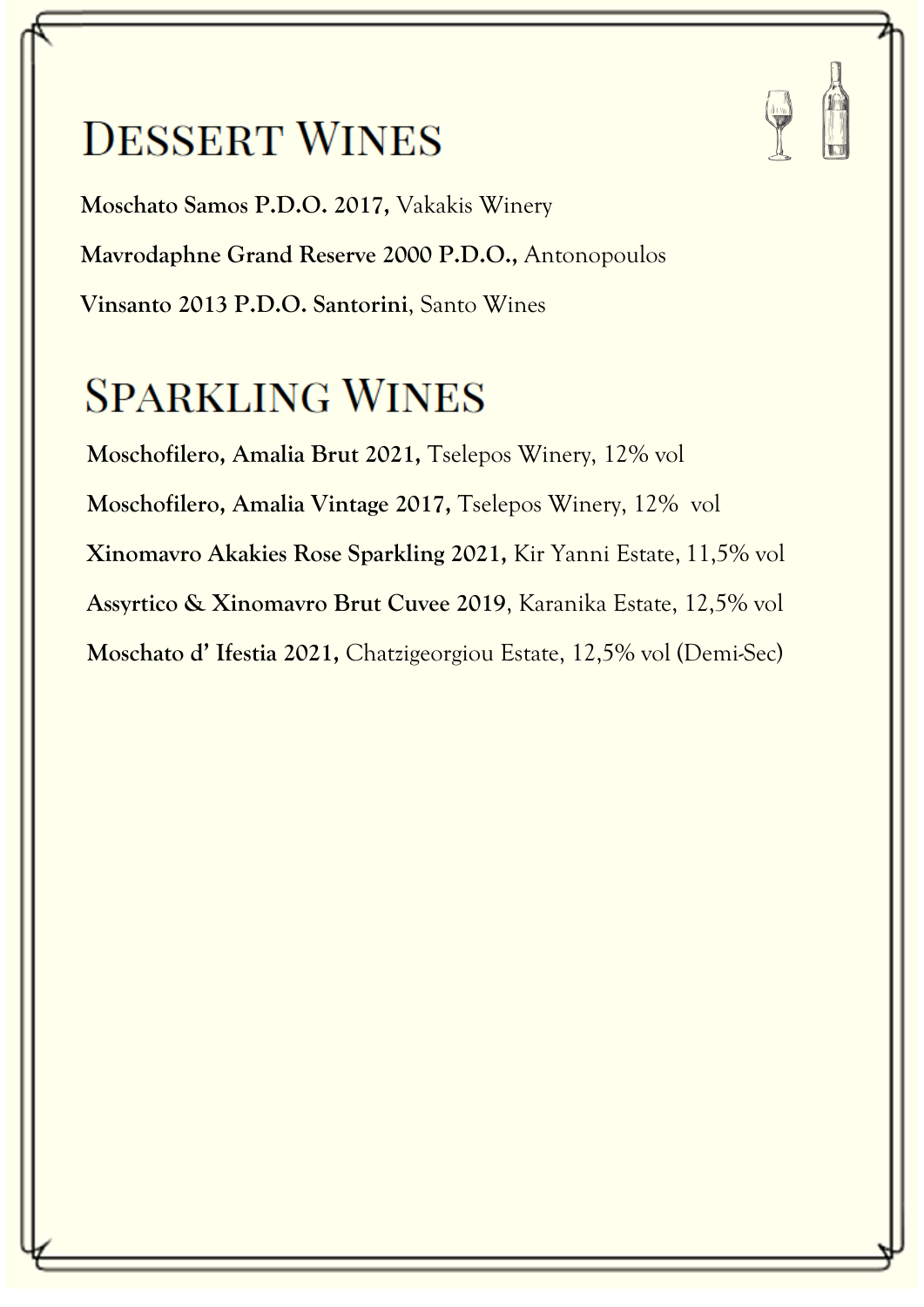

### **LOW INTERVENTION WINES**

 **Sauvignon Blanc 2021**, Milia, Tetramythos Winery, 13% vol  **Zakynthino 2020**, Sclavos Winery, 14% vol (Orange-BIO wine)  **Santameriana 2019**, Sant'or Winery, 13% vol (Orange wine)  **Dafni & Thrapsathiri & Moschato**, Anthosmia 2020, (Orange-BIO)  **Retsina Assyrtico 2020**, Pitys Ritinitis, Troupis Winery, 12% vol  **Augoustiatis Nature 2018**, Kefallinos Winery, 14% vol